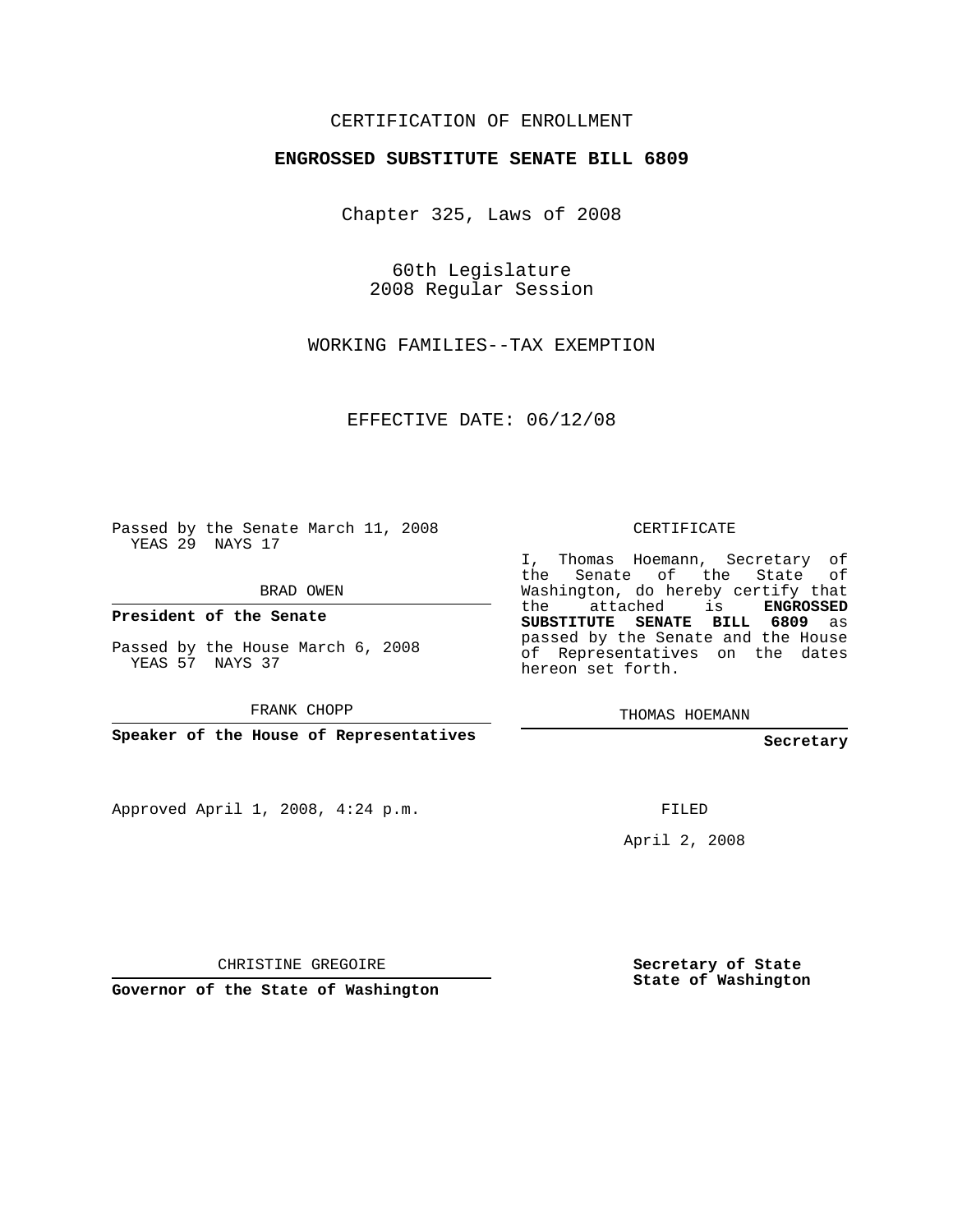# **ENGROSSED SUBSTITUTE SENATE BILL 6809** \_\_\_\_\_\_\_\_\_\_\_\_\_\_\_\_\_\_\_\_\_\_\_\_\_\_\_\_\_\_\_\_\_\_\_\_\_\_\_\_\_\_\_\_\_

\_\_\_\_\_\_\_\_\_\_\_\_\_\_\_\_\_\_\_\_\_\_\_\_\_\_\_\_\_\_\_\_\_\_\_\_\_\_\_\_\_\_\_\_\_

### AS AMENDED BY THE HOUSE

Passed Legislature - 2008 Regular Session

### **State of Washington 60th Legislature 2008 Regular Session**

**By** Senate Ways & Means (originally sponsored by Senators Pridemore, McAuliffe, Rockefeller, Eide, Oemig, Hatfield, Regala, Fraser, Brown, Fairley, Tom, Kilmer, Keiser, Franklin, Kauffman, Kline, Rasmussen, Spanel, Jacobsen, and Kohl-Welles)

READ FIRST TIME 02/12/08.

 1 AN ACT Relating to providing a tax exemption for working families 2 measured by the federal earned income tax credit; adding new sections 3 to chapter 82.08 RCW; and creating a new section.

4 BE IT ENACTED BY THE LEGISLATURE OF THE STATE OF WASHINGTON:

 NEW SECTION. **Sec. 1.** The legislature finds that many Washington families do not earn enough annually to keep pace with increasing health care, child care, and work-related expenses. Because the state relies so heavily on sales tax revenue, families in Washington with the lowest incomes pay proportionately four or five times as much in state taxes as the most affluent households. The legislature finds that higher-income families are able to recover some of the sales and use taxes that they pay to support state and local government through the federal income tax deduction for sales and use taxes, but that lower- income people, who are not able to itemize, receive no benefit. Therefore, it is the intent of the legislature to provide a sales and use tax exemption, in the form of a remittance, to lower-income working families in Washington, and to use the federal earned income tax credit as a proxy for the amount of sales tax paid.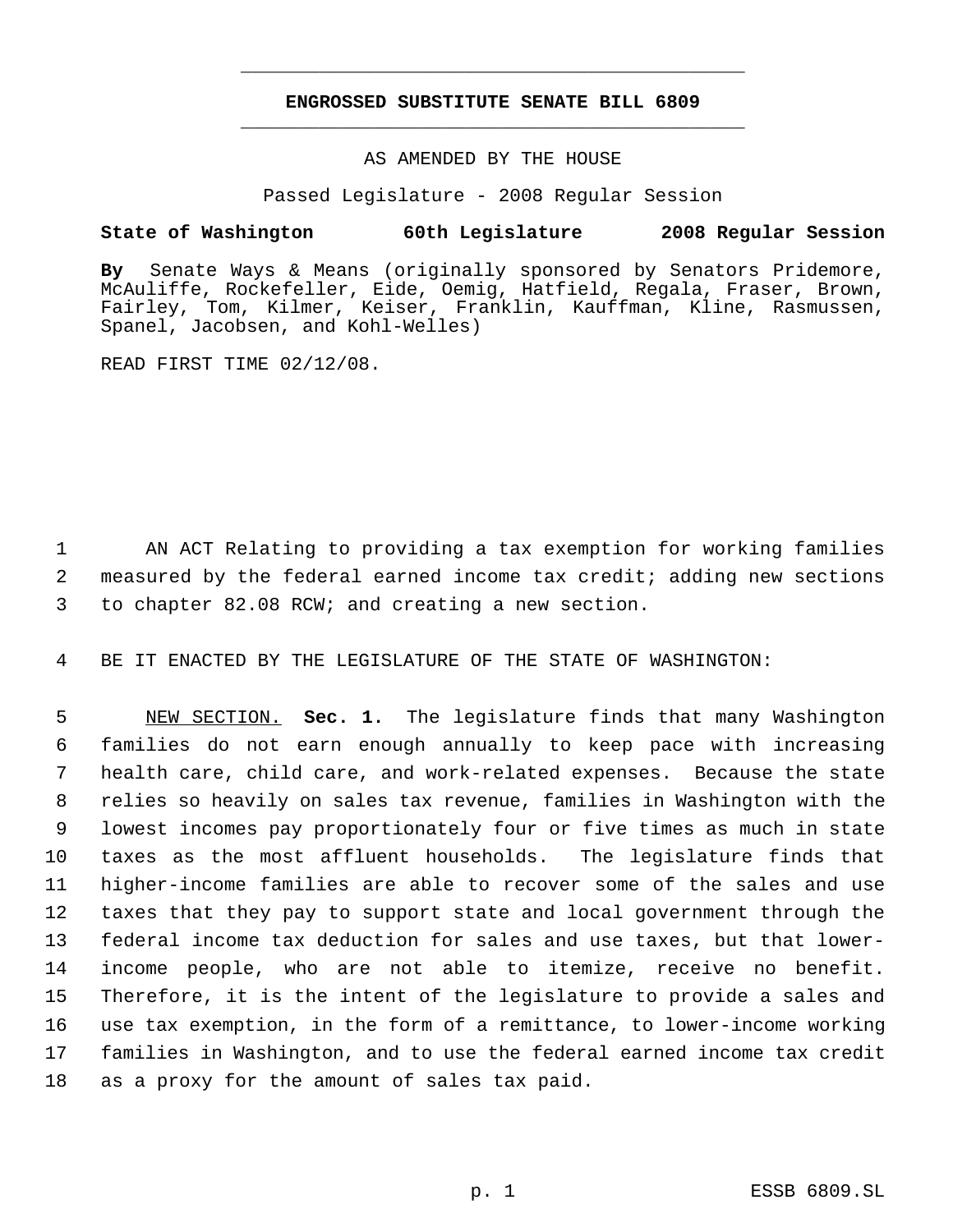NEW SECTION. **Sec. 2.** A new section is added to chapter 82.08 RCW to read as follows:

 (1) A working families' tax exemption, in the form of a remittance tax due under this chapter and chapter 82.12 RCW, is provided to eligible low-income persons for sales taxes paid under this chapter after January 1, 2008.

 (2) For purposes of the exemption in this section, an eligible low- income person is:

 (a) An individual, or an individual and that individual's spouse if they file a federal joint income tax return;

 (b) Who is eligible for, and is granted, the credit provided in Title 26 U.S.C. Sec. 32; and

 (c) Who properly files a federal income tax return as a Washington resident, and has been a resident of the state of Washington more than one hundred eighty days of the year for which the exemption is claimed.

 (3) For remittances made in 2009 and 2010, the working families' tax exemption for the prior year is a retail sales tax exemption equal to the greater of five percent of the credit granted as a result of Title 26 U.S.C. Sec. 32 in the most recent year for which data is available or twenty-five dollars. For 2011 and thereafter, the working families' tax exemption for the prior year is equal to the greater of ten percent of the credit granted as a result of Title 26 U.S.C. Sec. 32 in the most recent year for which data is available or fifty dollars.

 (4) For any fiscal period, the working families' tax exemption authorized under this section shall be approved by the legislature in the state omnibus appropriations act before persons may claim the exemption during the fiscal period.

 (5) The working families' tax exemption shall be administered as provided in this subsection.

 (a) An eligible low-income person claiming an exemption under this section must pay the tax imposed under chapters 82.08, 82.12, and 82.14 RCW in the year for which the exemption is claimed. The eligible low- income person may then apply to the department for the remittance as calculated under subsection (3) of this section.

 (b) Application shall be made to the department in a form and manner determined by the department, but the department must provide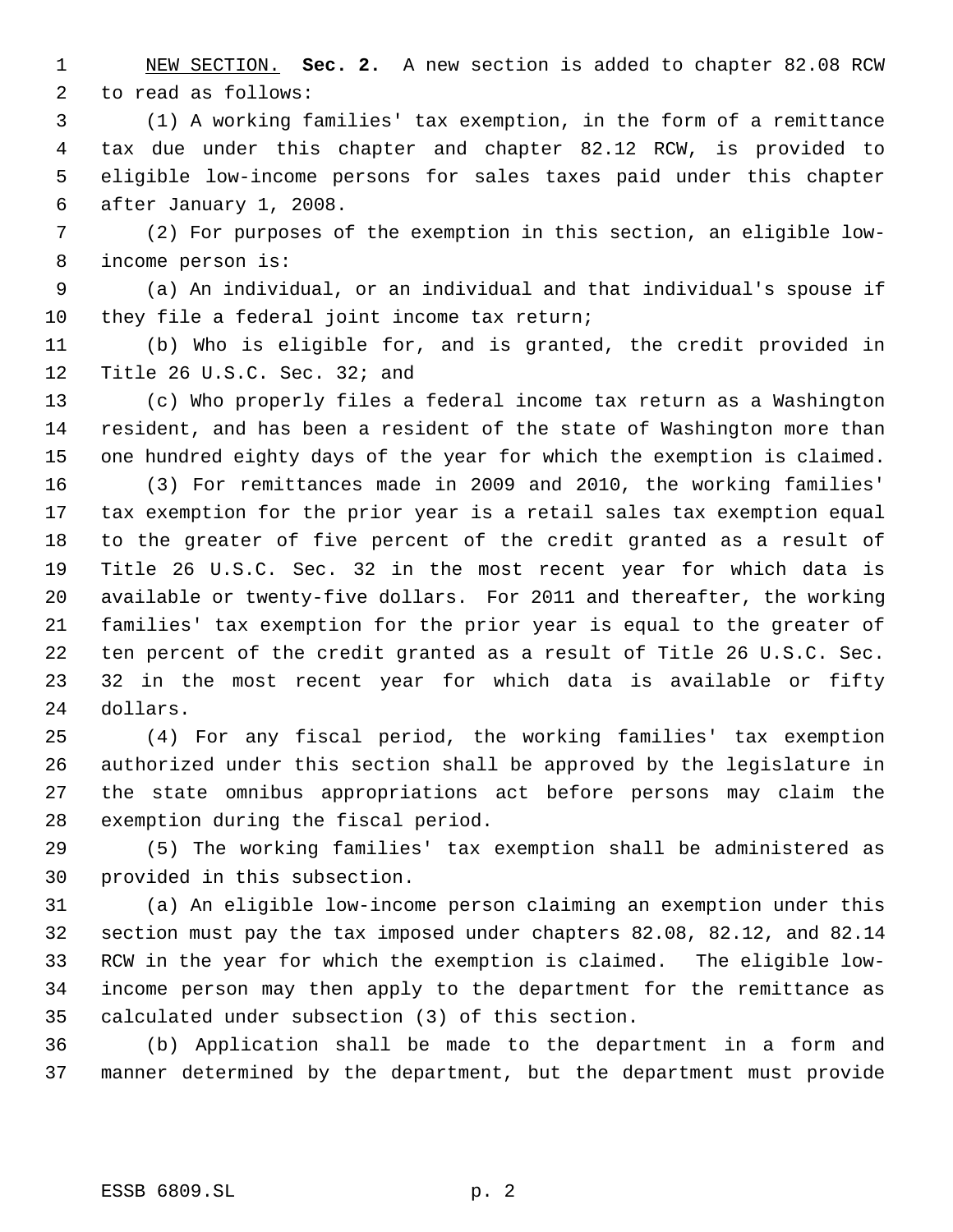alternative filing methods for applicants who do not have access to electronic filing.

 (c) Application for the exemption remittance under this section must be made in the year following the year for which the federal return was filed, but in no case may any remittance be provided for any period before January 1, 2008. The department may use the best available data to process the exemption remittance. The department shall begin accepting applications October 1, 2009.

 (d) The department shall review the application and determine eligibility for the working families tax exemption based on information provided by the applicant and through audit and other administrative records, including, when it deems it necessary, verification through internal revenue service data.

 (e) The department shall remit the exempted amounts to eligible low-income persons who submitted applications. Remittances may be made by electronic funds transfer or other means.

 (f) The department may, in conjunction with other agencies or organizations, design and implement a public information campaign to inform potentially eligible persons of the existence of and requirements for this exemption.

 (g) The department may contact persons who appear to be eligible low-income persons as a result of information received from the internal revenue service under such conditions and requirements as the internal revenue service may by law require.

 (6) The provisions of chapter 82.32 RCW apply to the exemption in this section.

 (7) The department may adopt rules necessary to implement this section.

 (8) The department shall limit its costs for the exemption program to the initial start-up costs to implement the program. The state omnibus appropriations act shall specify funding to be used for the ongoing administrative costs of the program. These ongoing administrative costs include, but are not limited to, costs for: The processing of internet and mail applications, verification of application claims, compliance and collections, additional full-time employees at the department's call center, processing warrants, updating printed materials and web information, media advertising, and support and maintenance of computer systems.